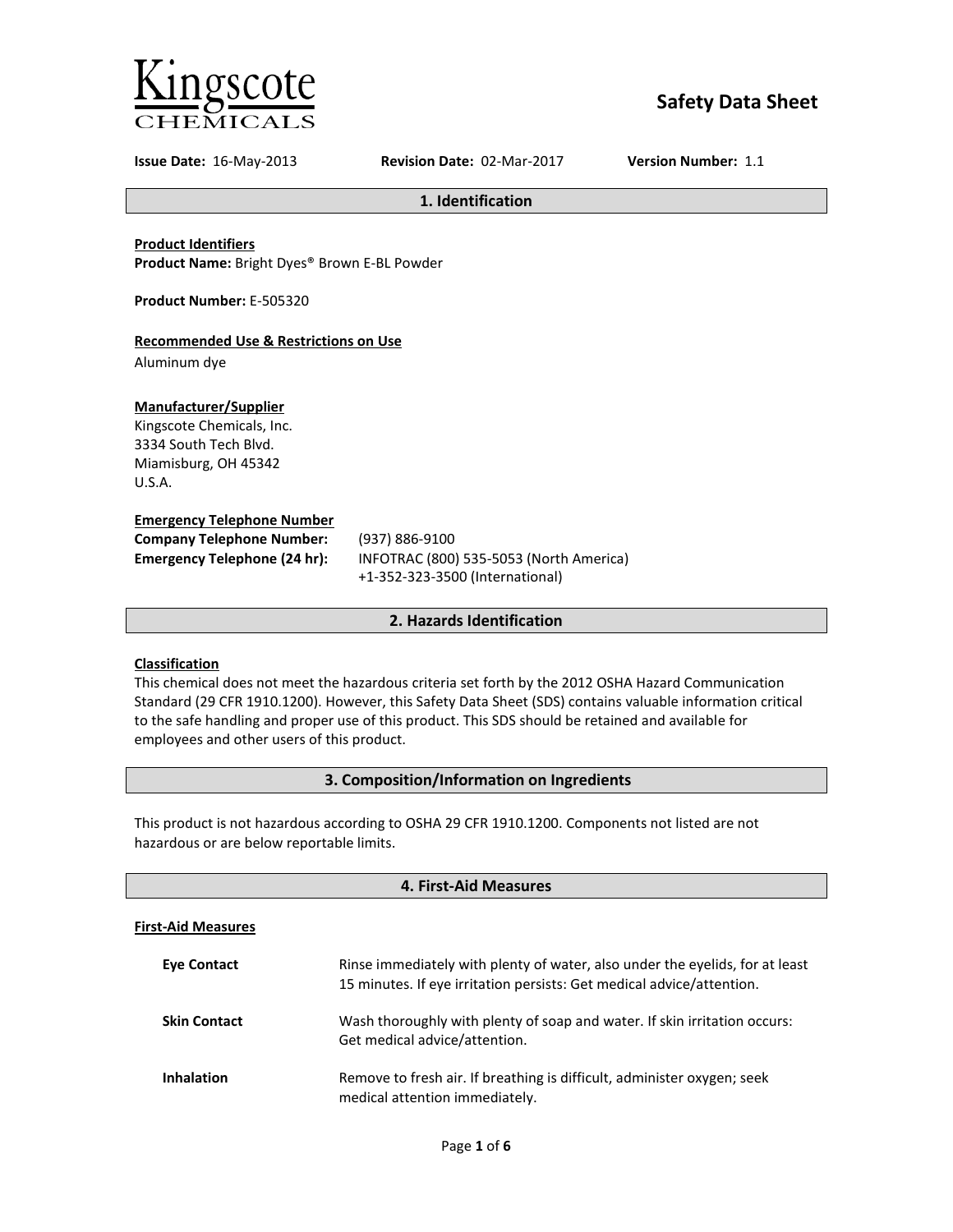**Ingestion** Rinse mouth. DO NOT induce vomiting. Drink plenty of water. Never give anything by mouth to an unconscious person. Get medical attention if large quantities were ingested or if nausea occurs.

#### **Most Important Symptoms and Effects**

**Symptoms** Will cause staining of the skin on contact. May cause eye irritation. Inhalation of dust may cause respiratory irritation. Ingestion may cause urine to be a red-brown color until the dye has been washed through the system.

#### **Indication of Any Immediate Medical Attention and Special Treatment Needed**

**Notes to Physician** Treat symptomatically.

#### **5. Fire-Fighting Measures**

#### **Suitable Extinguishing Media**

Water spray (fog). Carbon dioxide (CO2). Dry chemical.

#### **Unsuitable Extinguishing Media**

Not determined

## **Specific Hazards Arising from the Chemical**

Remote possibility of dust explosion. Burning may produce oxides of carbon and nitrogen (NOx).

#### **Protective Equipment and Precautions for Firefighters**

Wear self-contained breathing apparatus pressure-demand, MSHA/NIOSH (approved or equivalent) and full protective gear.

#### **6. Accidental Release Measures**

#### **Personal Precautions, Protective Equipment and Emergency Procedures**

| <b>Personal Precautions</b>                                 | Use personal protective equipment as recommended in Section 8.                                                    |  |
|-------------------------------------------------------------|-------------------------------------------------------------------------------------------------------------------|--|
| <b>Environmental Precautions</b>                            | Prevent from entering into soil, ditches, sewers, waterways and/or<br>groundwater. See Section 12 and Section 13. |  |
| <b>Methods and Material for Containment and Cleaning Up</b> |                                                                                                                   |  |

| <b>Methods for Containment</b> | Prevent further leakage or spillage if safe to do so.                                 |
|--------------------------------|---------------------------------------------------------------------------------------|
| <b>Methods for Cleaning Up</b> | Sweep up and collect into suitable containers for disposal. Flush area<br>with water. |

#### **7. Handling and Storage**

## **Precautions for Safe Handling**

| <b>Advice on Safe Handling</b> | Handle in accordance with good industrial hygiene and safety practices. |  |
|--------------------------------|-------------------------------------------------------------------------|--|
|                                | Use personal protection recommended in Section 8. Avoid contact with    |  |
|                                | skin, eyes, or clothing. Avoid breathing dusts. Contaminated clothing   |  |
|                                | should not be allowed out of the workplace.                             |  |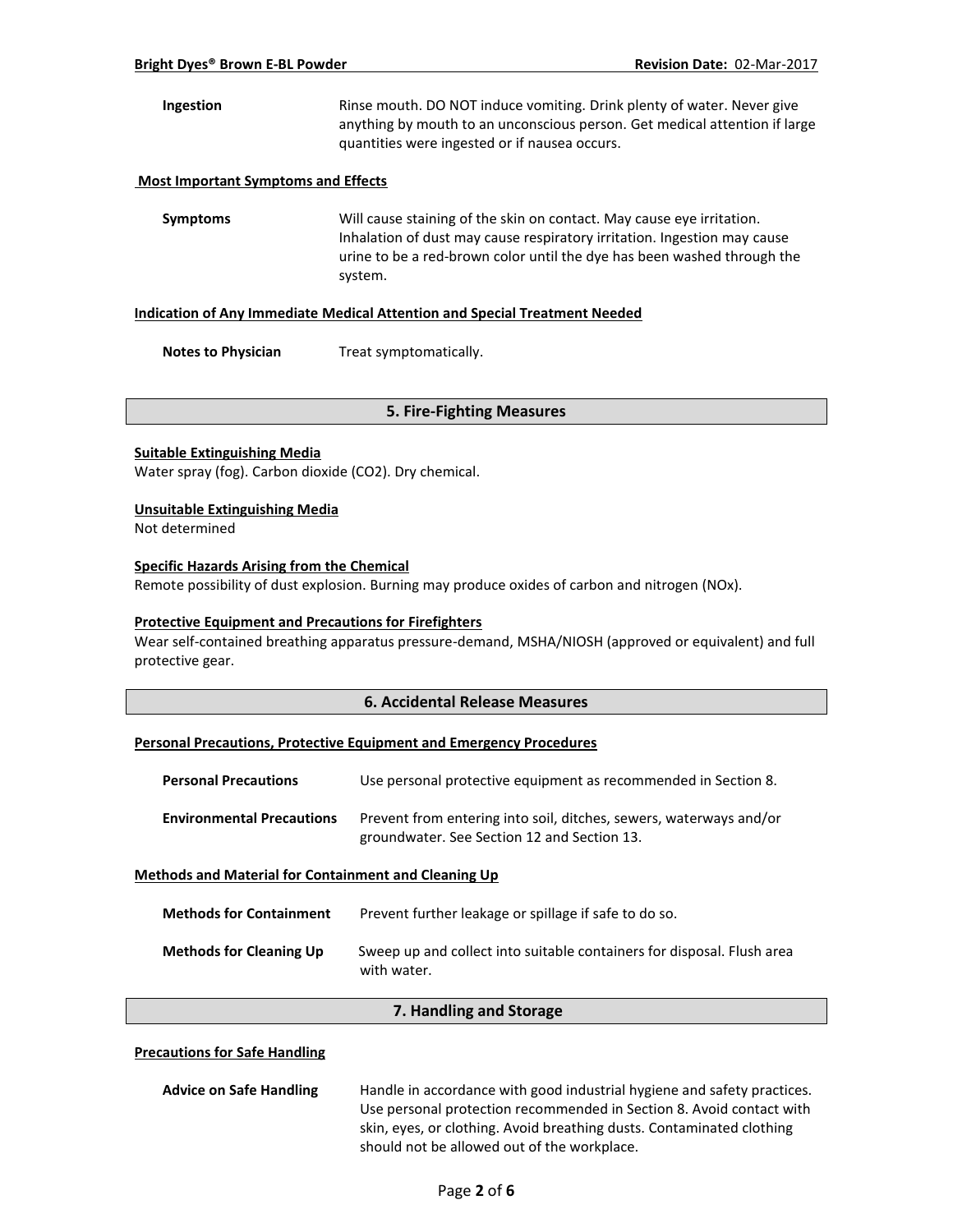## **Conditions for Safe Storage, Including Incompatibilities**

| <b>Storage Conditions</b>     | Keep container tightly closed and store in a cool, dry, and well-<br>ventilated area. Store away from heat, sparks, open flame or any other<br>ignition source. |
|-------------------------------|-----------------------------------------------------------------------------------------------------------------------------------------------------------------|
| <b>Incompatible Materials</b> | None known based on information supplied.                                                                                                                       |

## **8. Exposure Controls / Personal Protection**

#### **Exposure Guidelines**

This product, as supplied, does not contain any hazardous materials with occupational exposure limits established by the region specific regulatory bodies.

#### **Engineering Controls**

Ensure adequate ventilation, especially in confined areas. Eyewash stations. Showers.

#### **Individual Protection Measures, Such as Personal Protective Equipment:**

| <b>Eve/Face Protection</b>        | Avoid contact with eyes.                                                |
|-----------------------------------|-------------------------------------------------------------------------|
| <b>Skin &amp; Body Protection</b> | Rubber gloves. Suitable protective clothing.                            |
| <b>Respiratory Protection</b>     | Use NIOSH-approved dust mask if dusty conditions exist.                 |
| <b>Hygiene Measures</b>           | Handle in accordance with good industrial hygiene and safety practices. |

## **9. Physical and Chemical Properties**

#### **Information on Basic Physical and Chemical Properties**

| <b>Physical State</b>            | Solid                      | Odor                  | None apparent  |
|----------------------------------|----------------------------|-----------------------|----------------|
| Appearance                       | <b>Black powder</b>        | <b>Odor Threshold</b> | Not determined |
| Color                            | <b>Black</b>               |                       |                |
| <b>Property</b>                  | <b>Values</b>              |                       |                |
| рH                               | $9.0 - 10.0$ (1% solution) |                       |                |
| <b>Melting/Freezing Point</b>    | Not applicable             |                       |                |
| <b>Boiling Point/Range</b>       | Not applicable             |                       |                |
| <b>Flash Point</b>               | Not applicable             |                       |                |
| <b>Evaporation Rate</b>          | Not applicable             |                       |                |
| Flammability (solid, gas)        | Non-flammable              |                       |                |
| <b>Upper Flammability Limits</b> | Not applicable             |                       |                |
| <b>Lower Flammability Limits</b> | Not applicable             |                       |                |
| <b>Vapor Pressure</b>            | Not applicable             |                       |                |
| <b>Vapor Density</b>             | Not applicable             |                       |                |
| <b>Relative Density</b>          | Not applicable             |                       |                |
| <b>Specific Gravity</b>          | Not applicable             |                       |                |
| Solubility                       | Soluble in water           |                       |                |
| <b>Partition Coefficient</b>     | Not determined             |                       |                |
| <b>Auto-ignition Temperature</b> | Not determined             |                       |                |
| <b>Decomposition Temperature</b> | Not determined             |                       |                |
| <b>Viscosity</b>                 | Not determined             |                       |                |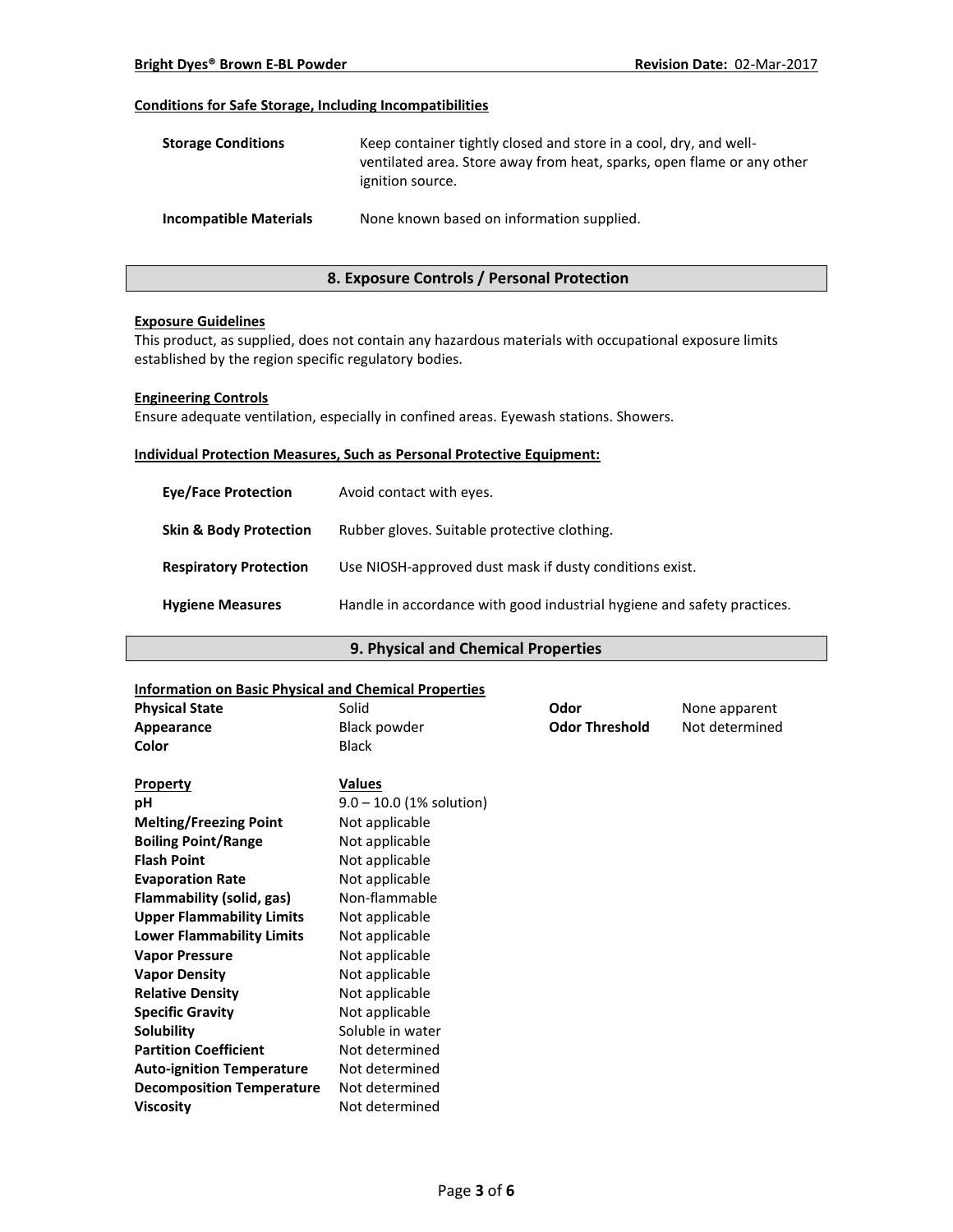## **10. Stability and Reactivity**

## **Reactivity**

Not reactive under normal conditions.

## **Chemical Stability**

Stable under recommended storage conditions.

#### **Possibility of Hazardous Reactions**

None under normal processing.

#### **Conditions to Avoid**

Keep out of reach of children.

#### **Incompatible Materials**

None known based on information supplied.

#### **Hazardous Decomposition Products**

Oxides of carbon and nitrogen (NOx).

## **11: Toxicological Information**

#### **Information on Likely Routes of Exposure**

| <b>Inhalation</b>   | Avoid inhalation of dust.            |
|---------------------|--------------------------------------|
| Ingestion           | Do not ingest.                       |
| <b>Skin Contact</b> | May cause an allergic skin reaction. |
| <b>Eye Contact</b>  | Avoid contact with eyes.             |

## **Delayed, Immediate, and Chronic Effects from Short- and Long-Term Exposure**

May cause an allergic skin reaction.

## **Numerical Measures of Toxicity**

Not determined

## **Symptoms Associated with Exposure**

See Section 4 of this SDS for symptoms.

## **Carcinogenicity**

| <b>NTP</b>  | None |
|-------------|------|
| <b>IARC</b> | None |
| <b>OSHA</b> | None |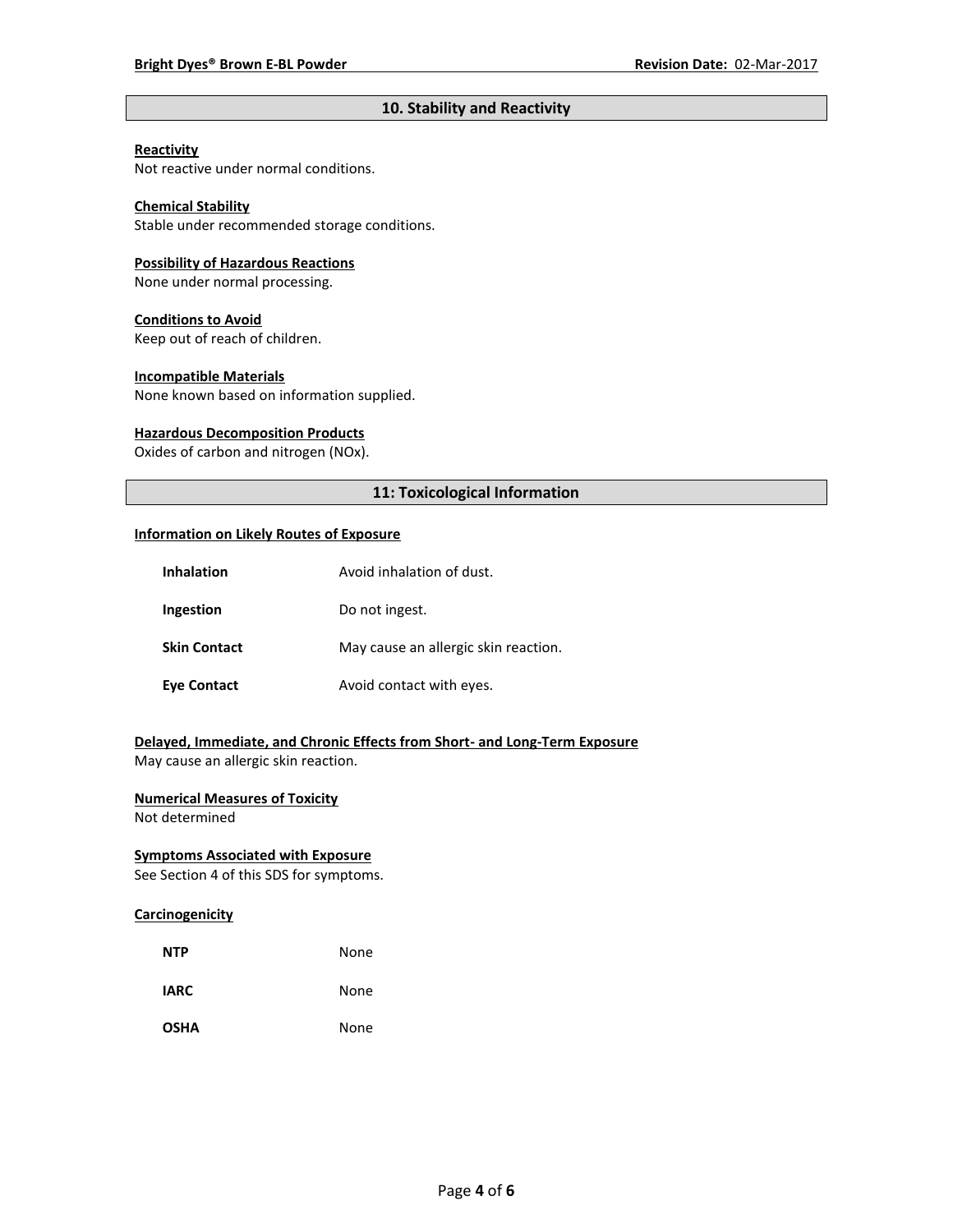#### **12. Ecological Information**

#### **Ecotoxicity**

This product is not classified as environmentally hazardous. However, this does not exclude the possibility that large or frequent spills can have a harmful or damaging effect on the environment.

#### **Component Information**

Not available

# **Persistence/Degradability**

Not determined

#### **Bioaccumulation**

Not determined

#### **Mobility**

Not determined

#### **Other Adverse Effects**

Not determined

#### **13. Disposal Considerations**

#### **Waste Disposal Methods**

Dispose of in accordance with federal, state, and local regulations.

#### **Contaminated Packaging**

Do not re-use empty containers.Dispose of containers in accordance with federal, state, and local regulations.

## **14. Transport Information**

#### **Note**

See current shipping paper for most up-to-date shipping information, including exemptions and special circumstances.

| <b>DOT</b>  | Not regulated |
|-------------|---------------|
| IATA        | Not regulated |
| <b>OMDG</b> | Not regulated |

#### **15: Regulatory Information**

#### **International Inventories**

Not determined

#### **U.S. Federal Regulations**

**CERCLA** This material, as supplied, does not contain any substances regulated as hazardous substances under the Comprehensive Environmental Response Compensation and Liability Act (CERCLA) (40 CFR 302) or the Superfund Amendments and Reauthorization Act (SARA) (40 CFR 355).